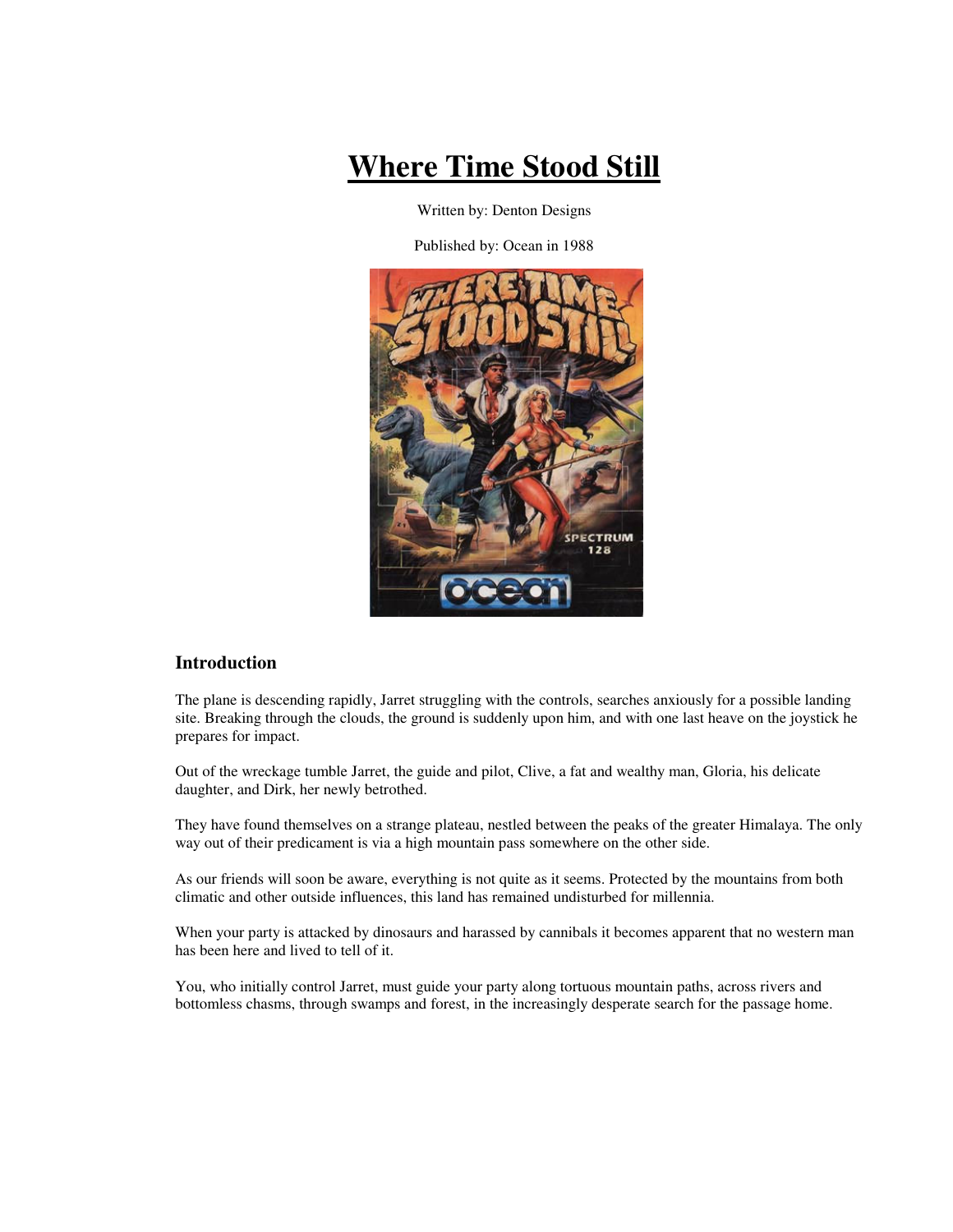

## **Controls**

Jarret is controlled by Kempston, Sinclair or Cursor joystick or keyboard, his companions will normally do their best to keep up.

#### **Keyboard**

Options are provided at the beginning of the game. The player may defined his own, with the exception of the SPACE bar, which is used to call up menus.

#### **Joystick**

Without fire button pressed : Stand / Walk With fire button pressed: Shoot / Run Space Bar - Call up menus

#### **Instructions**

#### **THE MENU SYSTEM**

Pressing the SPACE bar will call up a series of menus which facilitate the picking up, dropping and use of objects. It is important to note that the action of the game continues whilst these menus are being displayed.

If the menus are obscuring your view they can be moved by placing the cursor in an iconless position, holding down the fire button and dragging the menu to the required position.

The menus and Icons are described below.

#### **MENU 1: Cyan**

This contains options for pause, Music or Sound Effects, and the New Game Option. The top four icons are used for selecting an inventory menu for the respective characters. You can only access these icons if the relevant character is within hailing distance of the hero.

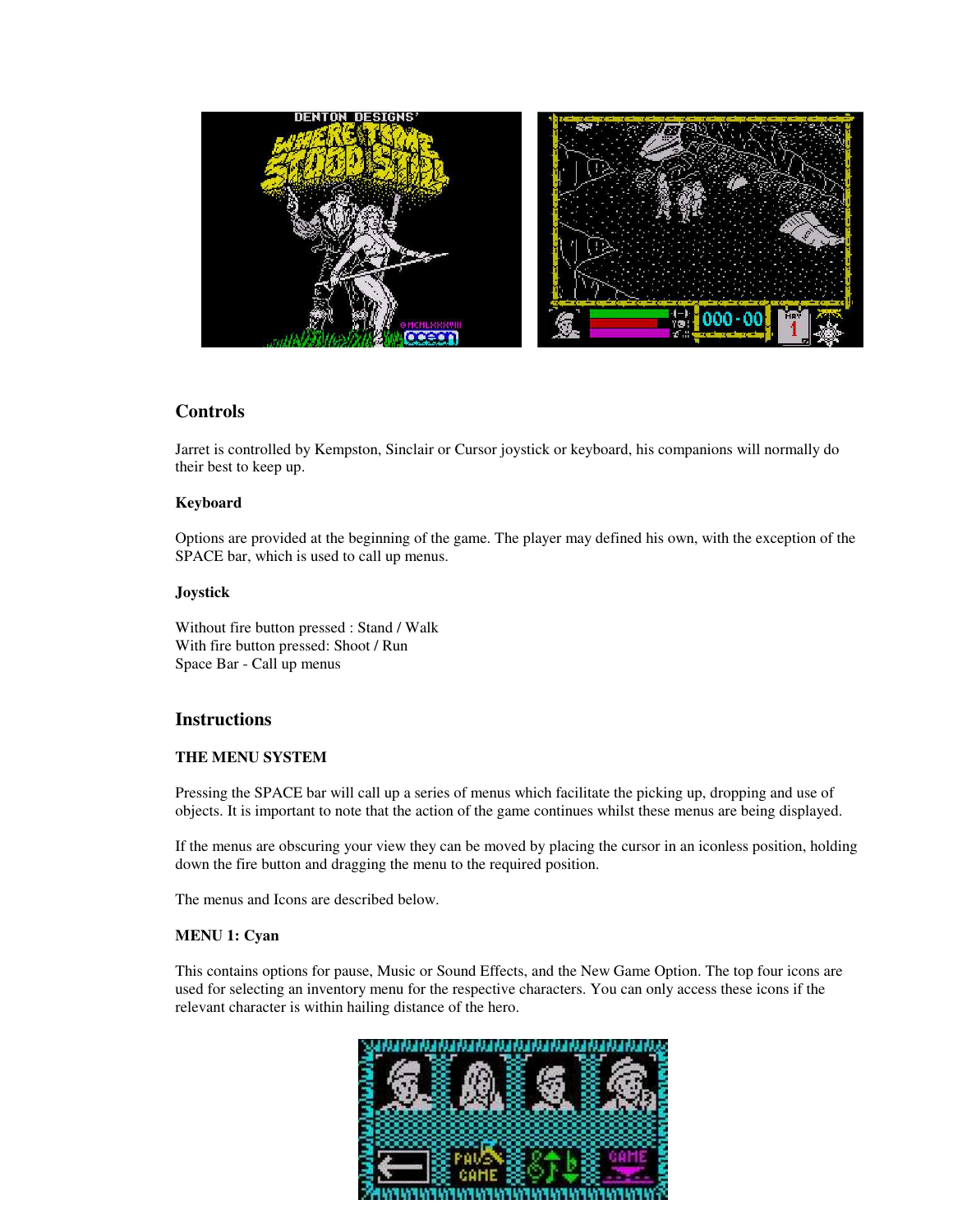#### **MENU 2: Red**

This is the inventory menu. Called from menu 1, it displays what a character is carrying, (the top four icons), and any objects in his or her vicinity.



To pick up an object place the arrow over the icon and press fire. The cursor then takes up the shape of the object. Move the new cursor up to the top half of the menu and press fire again. The character has now been ordered to pick up this object, and will make his/her way towards it. Each person can carry four items. There is a bag provided that will hold an additional four items. To place an item in the bag, simply move the object to the bag icon. To examine the contents of the bag, use it as described below.

Dropping objects is the reverse, place arrow over item to drop, press fire and drag object to the bottom half of the menu and press fire again. The object will now be dropped.

#### **Using an Object**

Place the arrow first over the USE ITEM icon. Press fire and the icon is highlighted. Then point to the object that you wish to use, press fire and the icon is highlighted. Then point to the object that you wish to use, press fire to order its use. The USE ITEM icon can be cancelled by selecting it again. You can only use objects that a character is carrying.

#### **MENU 3: Magenta**

This menu replaces menu 1 upon the death of the player character. Once a player character is dead, you are allowed to choose another from any of those still alive. Upon selection the menu will revert back to its original form, and the new player character will be under the same joystick / keyboard control as Jarret was previously.

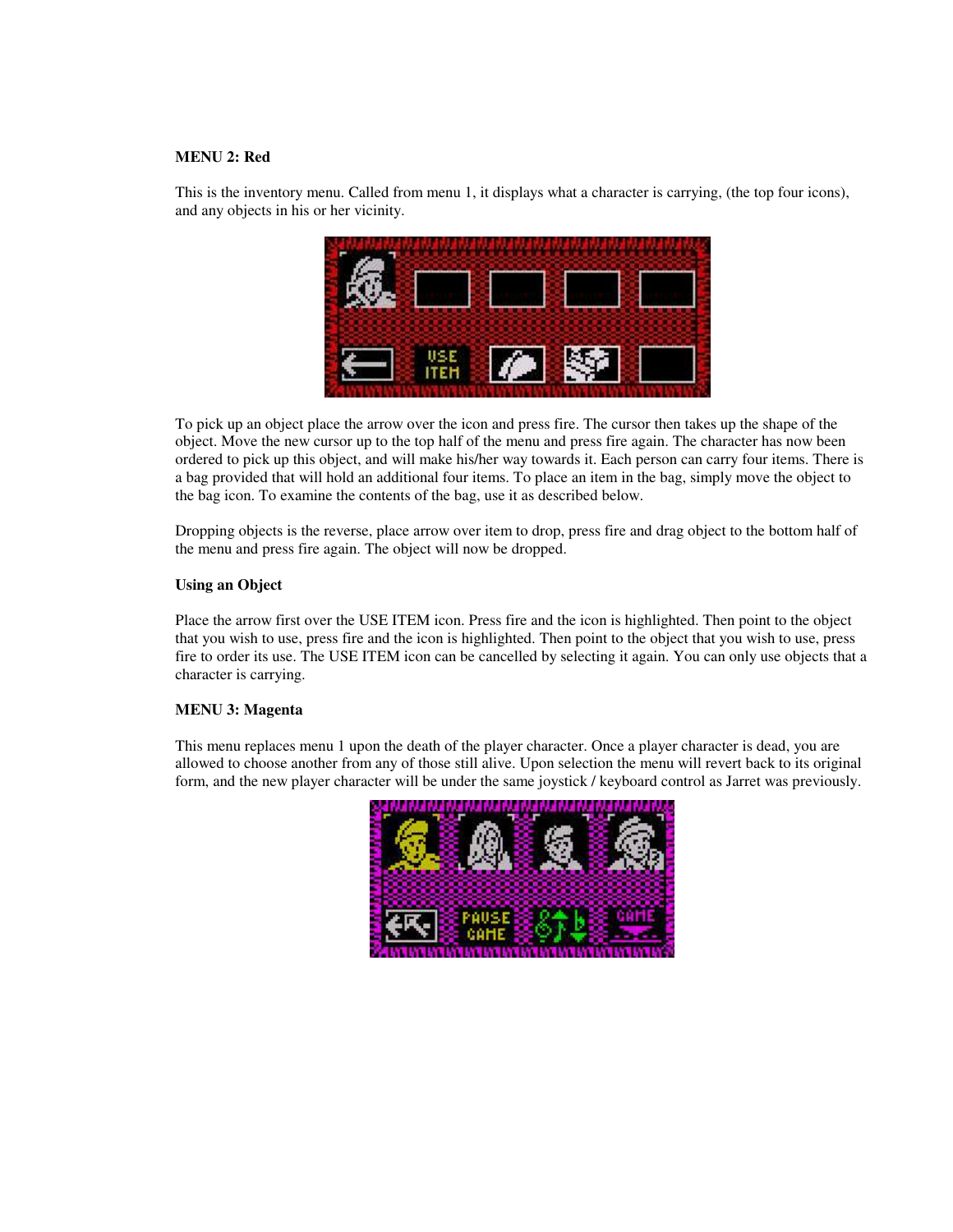#### **STATUS DISPLAY**

The status display permanently snows the player character's strength / injury, hunger/thirst, and ammunition levels. The score is represented as the percentage of game completion. A calendar is provided supplying a record of the days elapsed since the crash.



The other characters communicate their respective condition using the conversation windows that open from the top of the screen. These will tell you when people are tired, thirsty, hungry, or are just frustrated at the lack of progress.

### **Hints/tips**

The success of the venture will depend greatly on the disposition of your companions. An understanding of their different temperaments will increase your chances.

Clive is slow, unathletic, and ill tempered, always the first to complain. If on your travels you find anything valuable, he will want it. You must watch him carefully, especially if escape is close at hand.

Gloria, a naturally elegant woman, isn't as weak as she may appear. Aware of stupid stereotypes, she is determined not to be a burden on the party. She complains rarely and is generally supportive of Jarret. Whilst her beloved remains Dirk, she finds Jarret strangely compelling, a fact she worriedly places to the back of her mind.

Dirk, an athletic type with an exemplary background. He is very attached to Gloria and is never far from her side. However should Gloria come a cropper his will to survive is greatly reduced. His Cambridge studies on obscure eastern dialects may come in useful when dealing with the natives.

When a character is telling you that he or she is tired, Jarret must judge whether to rest or not. Just because someone complains doesn't mean they can't go on a little longer. If your team gets disillusioned with your lack of progress, they are quite likely to abandon you and try to make their own way. If you leave your companions behind, then they will continue their journey as best they can, but without your strong leadership it is unlikely they will survive. Scattered throughout the plateau are areas of mystical significance, these tend to be avoided by the inhabitants and are therefore ideal places to rest and recuperate.

#### **Playing tips & solution from Your Sinclair**

#### **Your Sinclair 36 (Dec.1988) -**

Infinite enrgy: POKE 54945,0

#### **Your Sinclair 36 (Dec.1988) - Rob & Rik Keay**

Make sure you have the water bottle, bag, food and rope from the beginning. When you are crossing the bridge and Clive falls through, use the rope to save him. To get to the marsh is easy - just follow the left edge of the cliff and you'll make it. The correct path is near the middle.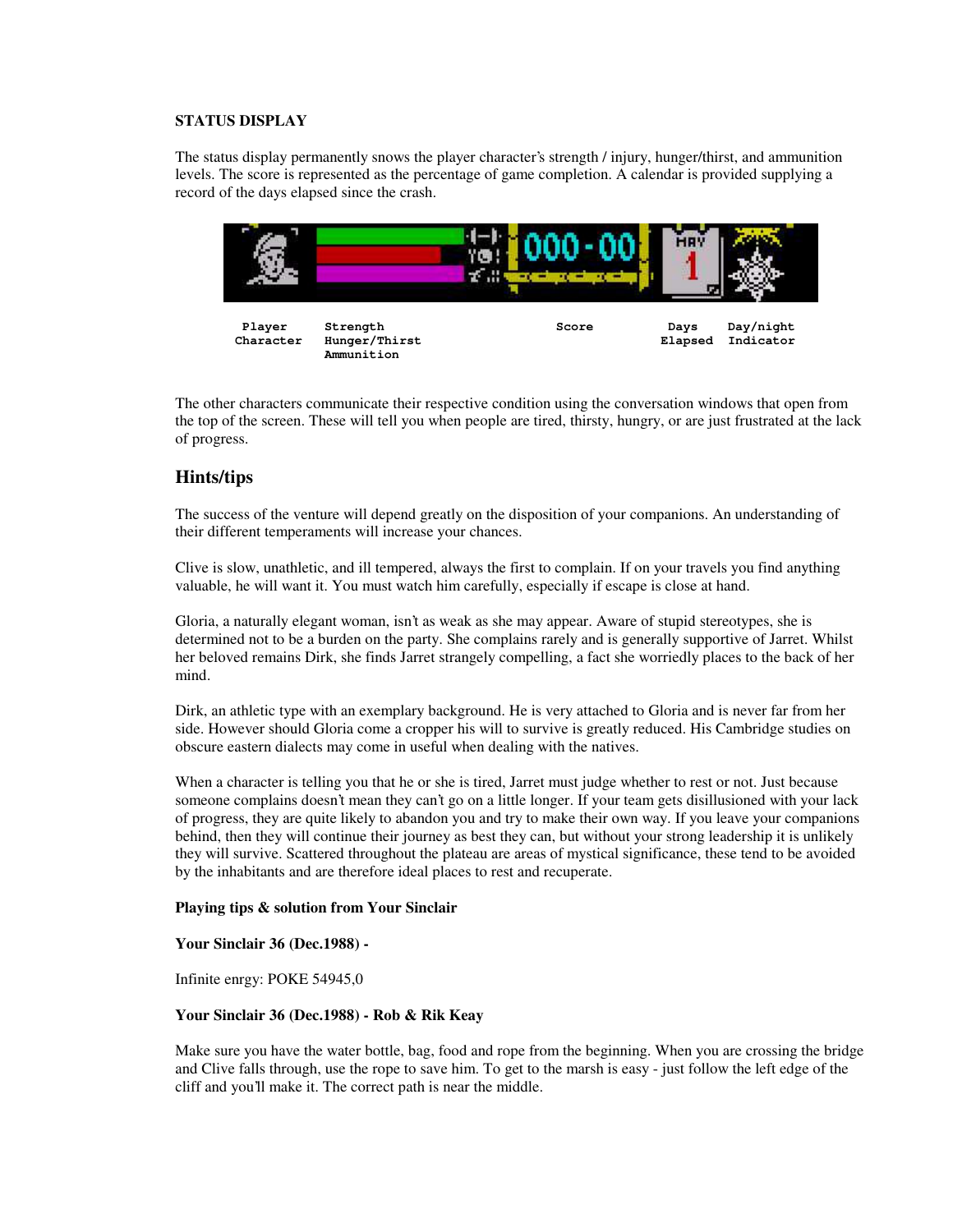Once through the marsh go left to the other plane wreckage, keeping a watchful eye out for Tyrannosaurus Rex who has a tendency to gobble you up. By the wreckage you'll find a torch, dynamite and a box. Go to the pygmy village, and go to the centre where you'll see a stationary man (a pygmy). He will welcome you and give you food. If you drop the pouch (jewellery) that Gloria is carrying you'll get a piece of meat. Now go North. You will see a ramp going up (obvious eh!). Go up this watching out for the hand that comes out from the wall. Stop near it - not too close - and drop the piece of meat and hey presto! the hand is kept to itself so you can go across, behind the waterfall and down the other side of the ramp. On this side is another pygmy village, but this time hostile, so keep shooting at them before they kill you! Near the village is a wood, but no ordinary wood - it's inhabited by an armadillo - so don't go in there unless you've never been eaten by one before. Skirt the wood and you'll find another T-Rex - try and get past this (like I didn't) and tell me what happens next.

Once you've used the water bottle you can fill it up again if you're near the river. If you're a really dim, stupid, dorkish sort of person and get in a fight with the pygmies, lure T-Rex out he'll try to eat you and also the pygmies thus giving you an advantage, as the pygmies go after him and not you.

#### **Your Sinclair 36 (Dec.1988) - Evan Danoch**

Don't try to shoot down the pterodactyl 'cos if you do you're a brainless wally who wastes ammo. Don't attack the pygmies in the first village. if you treat them right they can help you a lot. Use the river as a form of transport but don't get carried away. (groan!) When you cross the swamp, keep moving and don't let the other characters crowd around you or you'll be in deep trouble.

#### **Your Sinclair 36 (Dec.1988) - David Punch**

When the game starts get the bag, the water canteen and the rope, give yourself the rope as if you give it to Clive you won't be able to rescue him when he falls through the rope bridge. Also don't give it to Gloria or Dirk as if Clive crosses ahead of them they won't be able to rescue him.

When you get off the bridge carry straight on and you'll come to a slope going upwards like a huge slide. go up it and follow the path, you should soon see a knife pick it up and go back to the rope bridge. Follow the edge of the cliffs to the left from the bridge, always keeping the edge in view and instead of cliffs you will come to open space. You are now by the swamp. Use the diagram given to get across. But here are a few tips for crossing anyway:

- don't stop or you will sink
- don't let the others crowd you or you will all sink
- have the sound effect option on if the swamp monster is coming it'll make a sound like the Jaws music.

Always take it in turns eating and drinking as if you just eat and eat, your hunger/thirst bar won't get any bigger and you'll just be wasting rations. When across the other side fill your water bottle up and move on to the village. It's a help if you have Dirk with you for this as he tells you what the natives are saying. Whatever you do don't attack them as they can be helpful. When the natives drop the food they want something in return; give them the gold cup Gloria is carrying and they'll give you some more food. Make sure you give them something or they will attack you. Now go down to the other plane [see map]. You should find some dynamite, a spanner and a box. Take these as they may come in useful. But watch out – the Tyrannosaurus patrols this area. If you get across the other side of the river you'll find the inhabitants are not friendly, in fact they want you for dinner. Avoid them as there are many. Also watch out for wild boar and other dinosaurs that lurk around these parts. When you reach the swamp follow it from left to right till you come to a set of paths like those indicated by the arrow then follow the blue line and you're across.

#### **Your Sinclair 37 (Jan.1989) - I Rimmer, M Bracket, N Goodson, M Holliday, C Pieri, G Holcombe**

Get the bag and all the other objects from around the aircraft. Head towards the bridge. When the fat bloke Clive falls down the hole in the bridge, get him out with the rope. Now head towards the swamp. Find the right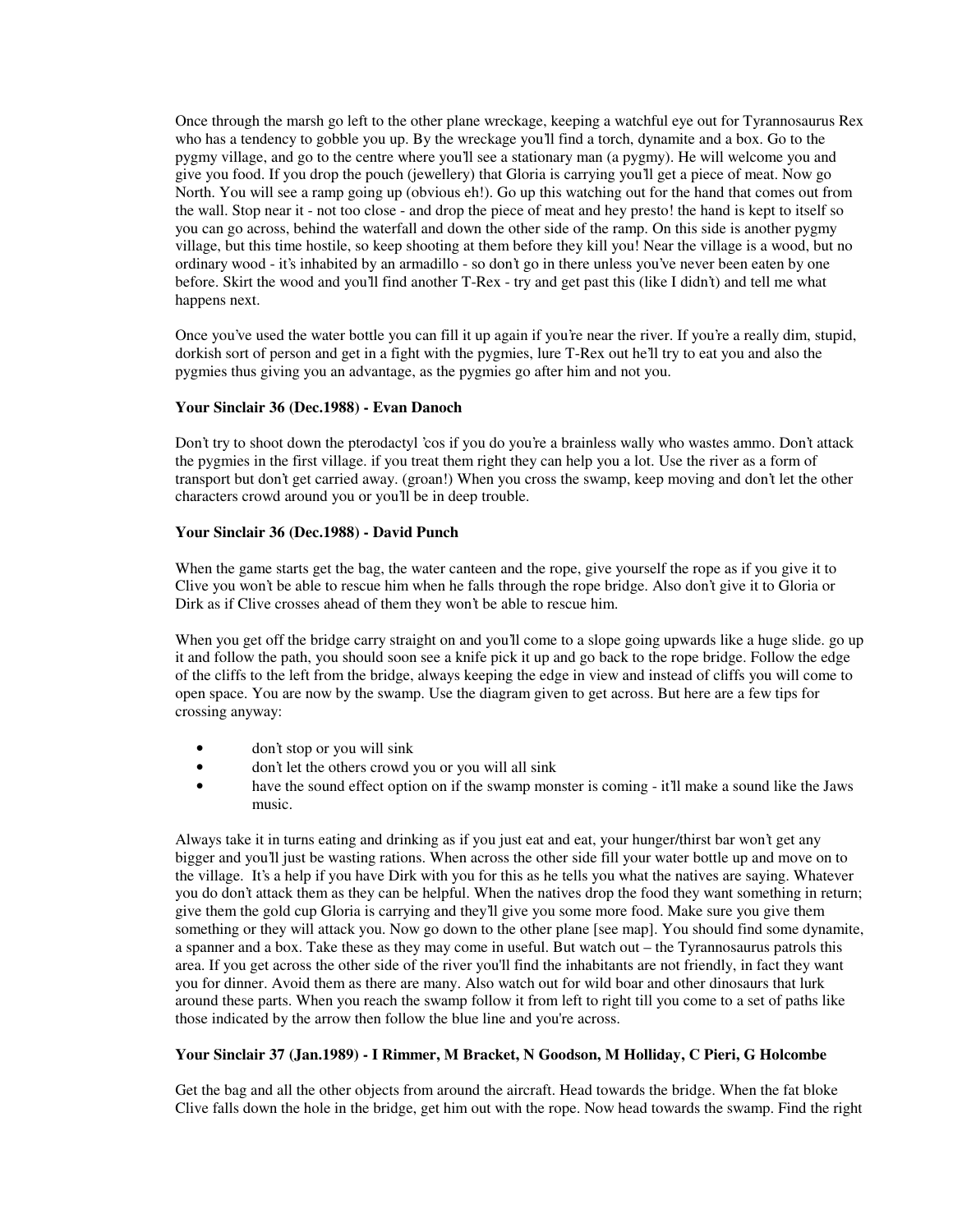path and don't stop walking or you'll sink [see above]. When you're safely across go to the tribal village, and you'll meet the head tribesman. He'll give you some grub and ask for something in return. Make sure you give him Gloria's stocking as he will give you some roast ham. Go South and you come to another plane wreck. Get the ammo and dynamite. Go North. Just in front of the tribe is a slope, go up until you reach a hole in the wall, where you'll see a claw going in and out. Don't run past it! It'll grab you and kill you. Drop the ham in front of it. It will grab the ham, and you can get past (you can jump off the waterfall here and sail down the river, but be careful to get out before you go over the second waterfall). When you reach the top watch out for the dinosaur. The villagers are nasty and will throw their spears at you. You can use the dynamite to blow up the hostile village, but you should be able to finish without. There is a small temple here where you can get a small rotating ball. But watch it in here, as it saps your strength. Near the temple is another cliff. Now go Down, watching out for the turtles, until you find another slope. When you get halfway up (be careful to stay to the left to avoid rockfalls) turn Left, then turn Right at the rock face. You will come to another slope. Go Up and you'll find two rocks together. Now you can either squeeze between them, or use the dynamite if you're in a hurry (don't forget to drop the dynamite, either). Turn Left and avoid the little dinosaurs on your way. You should find a cave. Enter it and you get the message of congratulations: "Well Done (name of character). You are on your way home. Your ordeal lasted three days. Pity about (names of other characters). You have been 70% successful."

**Map**